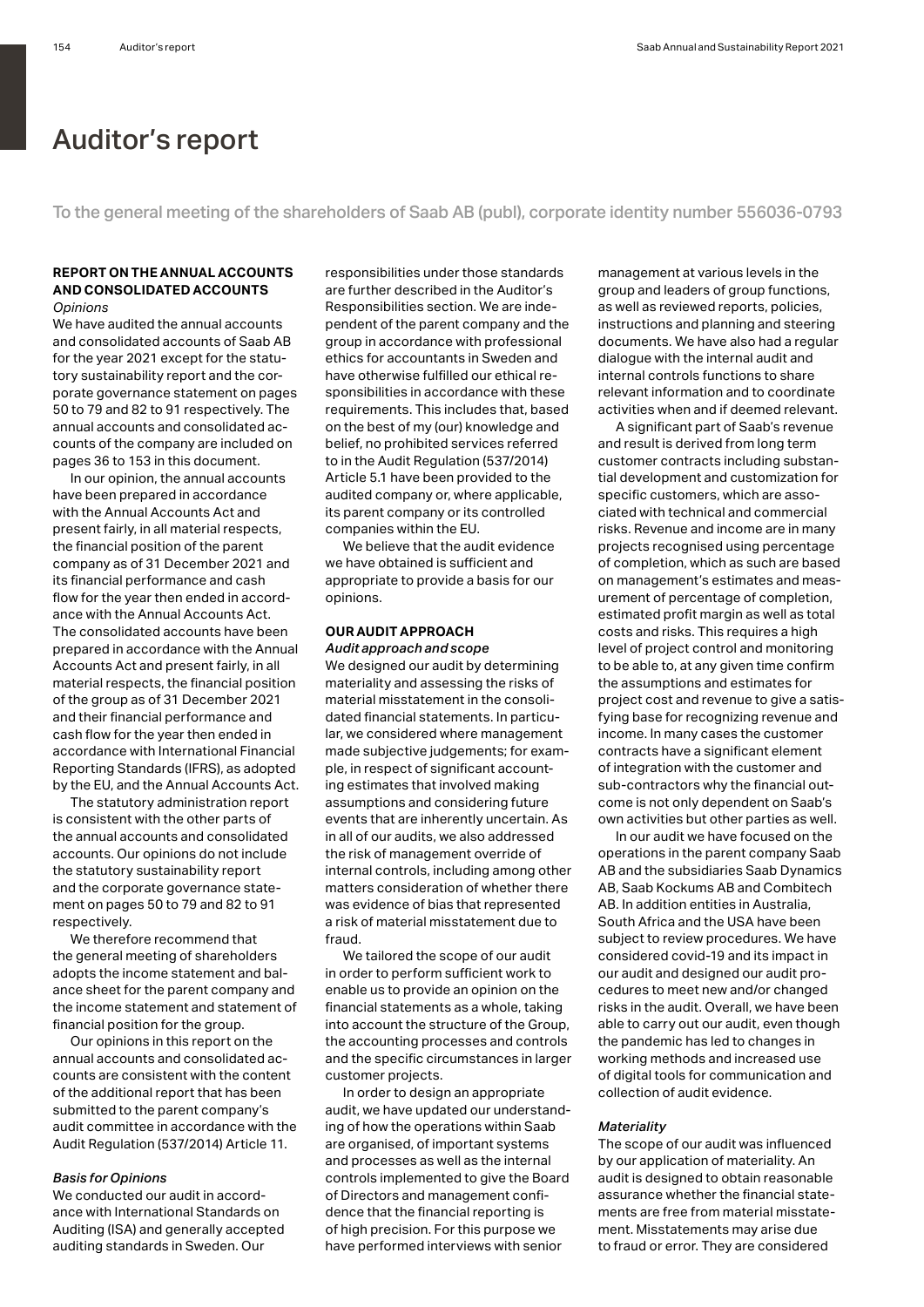material if individually or in aggregate, they could reasonably be expected to influence the economic decisions of users taken on the basis of the consolidated financial statements.

Based on our professional judgement, we determined certain quantitative thresholds for materiality, including the overall materiality for the consolidated financial statements as a whole. These, together with qualitative considerations, helped us to determine the scope of our audit and the nature, timing and extent of our audit procedures and to evaluate the effect of misstatements, both individually and in aggregate on the financial statements as a whole.

# *Key audit matters*

Key audit matters of the audit are those matters that, in our professional judgment, were of most significance in our audit of the annual accounts and

consolidated accounts of the current period. In the audit of Saab we have identified The matters below were addressed in the context of our audit of, and in forming our opinion thereon, the annual accounts and consolidated accounts as a whole, but we do not provide a separate opinion on these matters.

# **Key audit matter**

# **Long term customer contracts How our audit addressed the Key audit matter**

Revenue and income are in many projects recognised over time using percentage of completion, which as such are based on management's estimates and measurement of percentage of completion, estimated profit margin as well as total costs and risks. If a project is expected to be in a loss position, the loss is recognised as soon as it can be determined.

Percentage of completion and the income recognised can be based on cost incurred, milestones reached, or units delivered.

The financial reporting risk in the financial reporting is that revenue and income recognised, not correctly reflect Saab's fulfilment of performance obligations in the long term customer contracts and that the risks in the contracts deviate from actual outcome, which can result in revenue being recognised at wrong margin. This in turn might lead to cut off errors in revenue and cost over the project's lifecycle.

Accounting for long term customer contracts also, besides revenue and cost of goods sold, affect balance sheet items such as receivables from customers, inventory and provision for loss contracts.

In the annual report risks related to long term contracts are described on page 47 and in the notes to the financial statements (note 2 and 4) the accounting principles are described in more detail.

Saab has implemented processes, methods and controls to account for and monitor the long term customer contracts from tender, through execution and completion. These processes include among other project organisation, documentation, financial reviews and reporting as well as guidance on application of the accounting principles. This is further described in the annual report on page 47.

In our audit we have evaluated the design of these processes, methods and controls and tested on a sample basis that they work as designed. In this testing we have focused on the following:

- Test of monitoring controls on business area, business unit of where applicable on product level.
- Test of transaction controls for accounting for cost incurred related to long term customer contracts for procurement to projects.
- Test that project reviews and documentation has been approved according to methods applied within Saab.

We have further selected a sample of long term customer contracts for substantive testing. Our sample is based on quantitative and qualitative factors where we have selected long term contracts that are material from contract value, revenue recognised or risk in residual cost to complete. Contracts for Gripen E Sweden, Gripen NG Brazil and Airborne surveillance United Arab Emirates, A26 submarines to Sweden and Squadron 2020 to Finland have been of specific interest in our audit.

For the selected contracts we have in detail obtained an understanding for the project though, among other procedures, review of contract clauses, project plans, analysis of stage of completion and contract forecasts. Each quarter we review the projects together with the project leader, the project controller or similar. In these reviews we perform the following procedures focusing on whether significant risks are reasonably accounted for:

- We inspect management's assessment of the project execution and how this affects the financial reporting. This includes total contract value, level of completion, method for recognising stage of completion, cost incurred and estimated remaining cost.
- We reconcile management's assessment to underlying documentation and compare this with previous quarters.
- We reconcile financial information between reports and systems and recalculate calculations.

In these reviews we use our knowledge about Saab and how similar long term contracts have been treated to discuss and ask questions and challenge management's estimates and judgements. We also assess consistent application of accounting principles between contracts with similar circumstances. In this we also test items reported as work in progress. We test them from both quantitative and qualitative aspects and assess whether they are accounted for under Saab's accounting policies.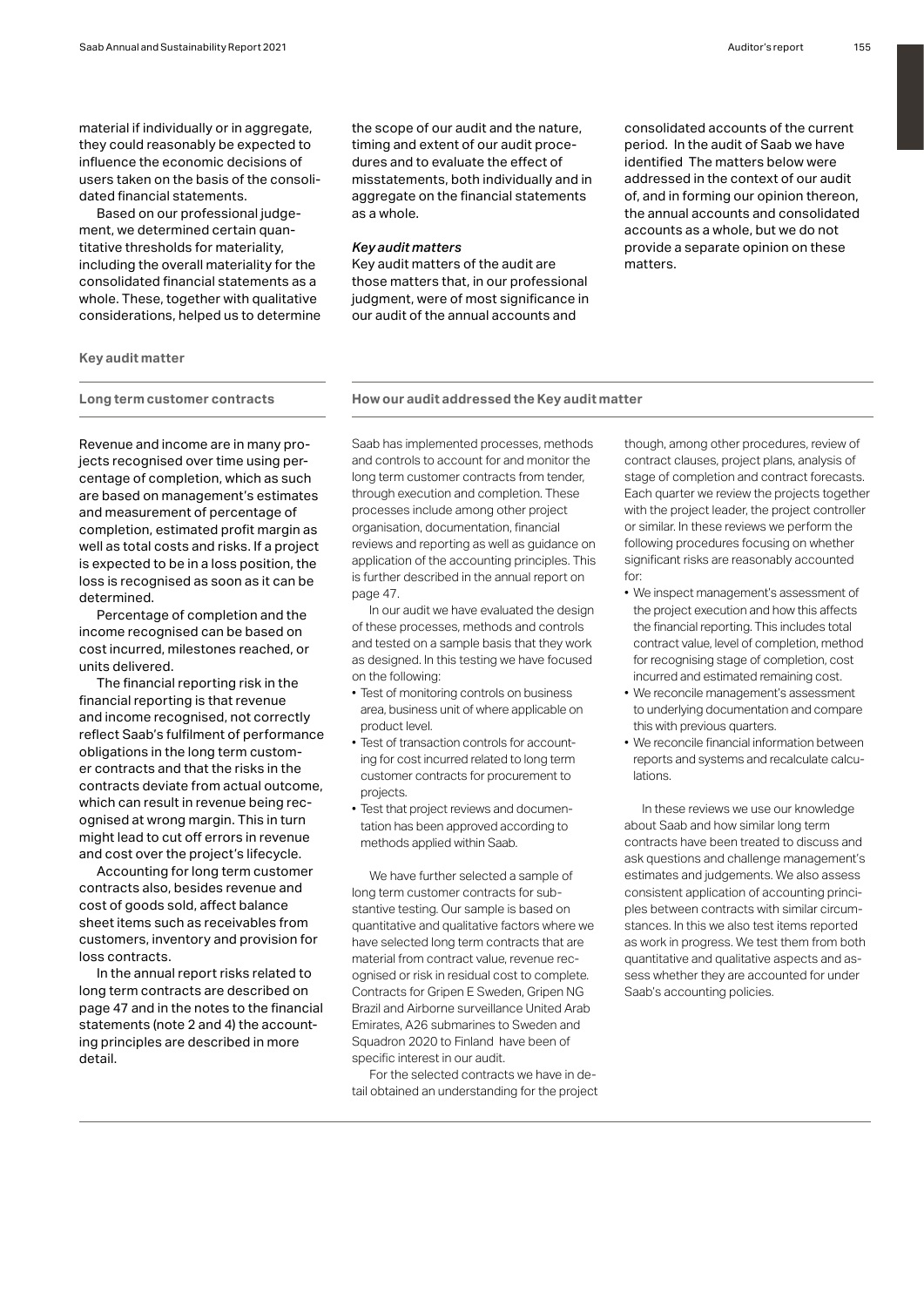# **OTHER INFORMATION THAN THE ANNUAL ACCOUNTS AND CONSOLIDATED ACCOUNTS**

This document also contains other information than the annual accounts and consolidated accounts and is found on pages 1 to 35 and 159 to 167 as well as the statutory sustainability report on page 50 to 79. The other information also consists of the remuneration report, which we have had access to prior to the date of this audit report. The Board of Directors and the Managing Director are responsible for this other information.

Our opinion on the annual accounts and consolidated accounts does not cover this other information and we do not express any form of assurance conclusion regarding this other information.

In connection with our audit of the annual accounts and consolidated accounts, our responsibility is to read the information identified above and consider whether the information is materially inconsistent with the annual accounts and consolidated accounts. In this procedure we also take into account our knowledge otherwise obtained in the audit and assess whether the information otherwise appears to be materially misstated.

If we, based on the work performed concerning this information, conclude that there is a material misstatement of this other information, we are required to report that fact. We have nothing to report in this regard.

# **RESPONSIBILITIES OF THE BOARD OF DIRECTORS AND THE MANAGING DIRECTOR**

The Board of Directors and the Managing Director are responsible for the preparation of the annual accounts and consolidated accounts and that they give a fair presentation in accordance with the Annual Accounts Act and, concerning the consolidated accounts, in accordance with IFRS as adopted by the EU. The Board of Directors and the Managing Director are also responsible for such internal control as they determine is necessary to enable the preparation of annual accounts and consolidated accounts that are free from material misstatement, whether due to fraud or error.

In preparing the annual accounts and consolidated accounts, The Board of Directors and the Managing Director are responsible for the assessment of the company's and the group's ability to continue as a going concern. They disclose, as applicable, matters related to going concern and using the going concern basis of accounting. The going concern

basis of accounting is however not applied if the Board of Directors and the Managing Director intends to liquidate the company, to cease operations, or has no realistic alternative but to do so.

The Audit Committee shall, without prejudice to the Board of Director's responsibilities and tasks in general, among other things oversee the company's financial reporting process.

# **AUDITOR'S RESPONSIBILITY**

Our objectives are to obtain reasonable assurance about whether the annual accounts and consolidated accounts as a whole are free from material misstatement, whether due to fraud or error, and to issue an auditor's report that includes our opinions. Reasonable assurance is a high level of assurance, but is not a guarantee that an audit conducted in accordance with ISAs and generally accepted auditing standards in Sweden will always detect a material misstatement when it exists. Misstatements can arise from fraud or error and are considered material if, individually or in the aggregate, they could reasonably be expected to influence the economic decisions of users taken on the basis of these annual accounts and consolidated accounts.

A further description of our responsibility for the audit of the annual accounts and consolidated accounts is available on Revisorsinspektionen's website: www.revisorsinspektionen.se/revisornsansvar. This description is part of the auditor's report.

# **REPORT ON OTHER LEGAL AND REGULATORY REQUIREMENTS** *Opinions*

In addition to our audit of the annual accounts and consolidated accounts, we have also audited the administration of the Board of Directors and the Managing Director of Saab AB for the year 2021 and the proposed appropriations of the company's profit or loss.

We recommend to the general meeting of shareholders that the profit be appropriated in accordance with the proposal in the statutory administration report and that the members of the Board of Directors and the Managing Director be discharged from liability for the financial year.

#### *Basis for Opinions*

We conducted the audit in accordance with generally accepted auditing standards in Sweden. Our responsibilities under those standards are further described in the Auditor's Responsibilities section. We are independent of

the parent company and the group in accordance with professional ethics for accountants in Sweden and have otherwise fulfilled our ethical responsibilities in accordance with these requirements.

We believe that the audit evidence we have obtained is sufficient and appropriate to provide a basis for our opinions.

# *Responsibilities of the Board of Directors and the Managing Director*

The Board of Directors is responsible for the proposal for appropriations of the company's profit or loss. At the proposal of a dividend, this includes an assessment of whether the dividend is justifiable considering the requirements which the company's and the group's type of operations, size and risks place on the size of the parent company's and the group's equity, consolidation requirements, liquidity and position in general.

The Board of Directors is responsible for the company's organisation and the administration of the company's affairs. This includes among other things continuous assessment of the company's and the group's financial situation and ensuring that the company's organisation is designed so that the accounting, management of assets and the company's financial affairs otherwise are controlled in a reassuring manner. The Managing Director shall manage the ongoing administration according to the Board of Directors' guidelines and instructions and among other matters take measures that are necessary to fulfil the company's accounting in accordance with law and handle the management of assets in a reassuring manner.

#### *Auditor's responsibility*

Our objective concerning the audit of the administration, and thereby our opinion about discharge from liability, is to obtain audit evidence to assess with a reasonable degree of assurance whether any member of the Board of Directors or the Managing Director in any material respect:

- has undertaken any action or been guilty of any omission which can give rise to liability to the company, or
- in any other way has acted in contravention of the Companies Act, the Annual Accounts Act or the Articles of Association.

Our objective concerning the audit of the proposed appropriations of the company's profit or loss, and thereby our opinion about this, is to assess with reasonable degree of assurance whether